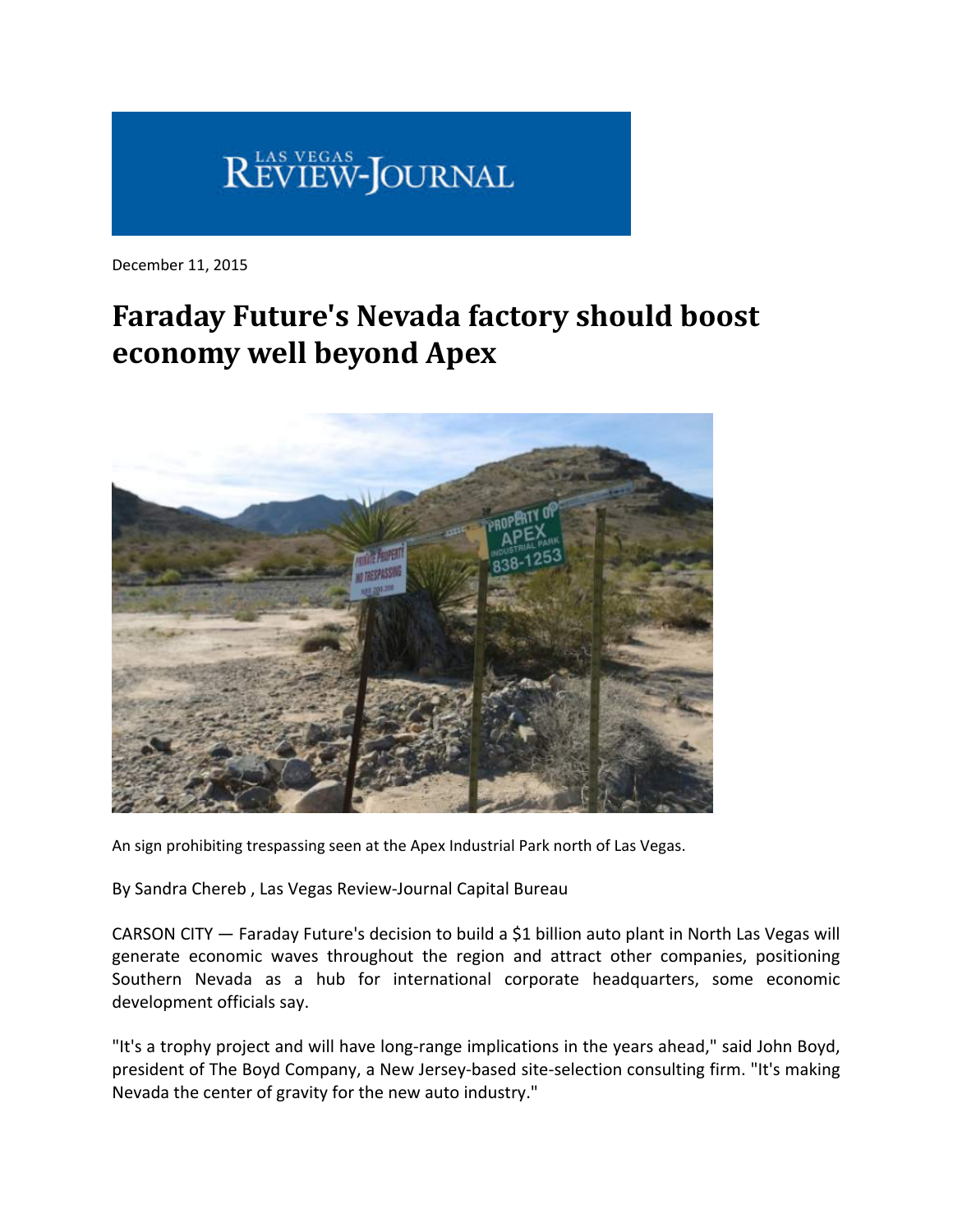Gov. Brian Sandoval and state and local economic development officials announced a deal with Faraday on Thursday that includes tax incentives valued at \$217 million over 15 years, depending on the company's actual investment. Additionally, the state will help with infrastructure needs at the Apex industrial site in North Las Vegas where the company plans a 3 million square‐foot assembly plant.

Dag Reckhorn, Faraday's global vice president of manufacturing, said the company backed by Chinese billionaire Yueting Jia hopes to break ground in early 2016 and begin producing electric cars within two years.

Jia, with a net worth of \$7.9 billion according to Forbes, owns LeTV, which observers call a Chinese Netflix. He said Faraday is focused on "creating the next generation of seamlessly connected, intelligent electric vehicles and mobility solutions."

Faraday's venture into Nevada comes about a year after Tesla Motors, led by billionaire entrepreneur Elon Musk, began building a \$5 billion lithium‐ion factory in Northern Nevada where batteries for its electric cars and home-energy storage units will be made.

Also this week, Hyperloop Technologies Inc., announced it will build a test facility for a futuristic transportation system at the same North Las Vegas industrial park.

Industry observers draw comparisons to the impact of those developments to changes in the economy of Georgia, South Carolina and Tennessee after the traditional auto industry opened plants in the South to take advantage of lower‐cost, non‐union labor.

In South Carolina, the auto and auto-parts industries now employ more than 58,000 people with an annual impact of \$27.1 billion, according to the South Carolina Department of Commerce.

It began in 1992, when BMW established its first manufacturing facility outside Germany at Spartanburg, S.C. Since then, the industry in that state has grown four-fold, with auto employment climbing 121 percent from 1980 to 2013 and jobs paying wages 40 percent higher than the state average.

"A 2014 study of the BMW plant showed that the company's annual economic impact is \$16.6 billion and generates more than 30,700 direct and indirect jobs," Alex Clark, deputy communications director for the South Carolina agency, said in an email. "For every one job created in the automotive industry, there are more than three jobs created in other places in the economy."

Steve Hill, Nevada's economic development chief, said Faraday will employ 4,500 people and create 9,000 indirect jobs.